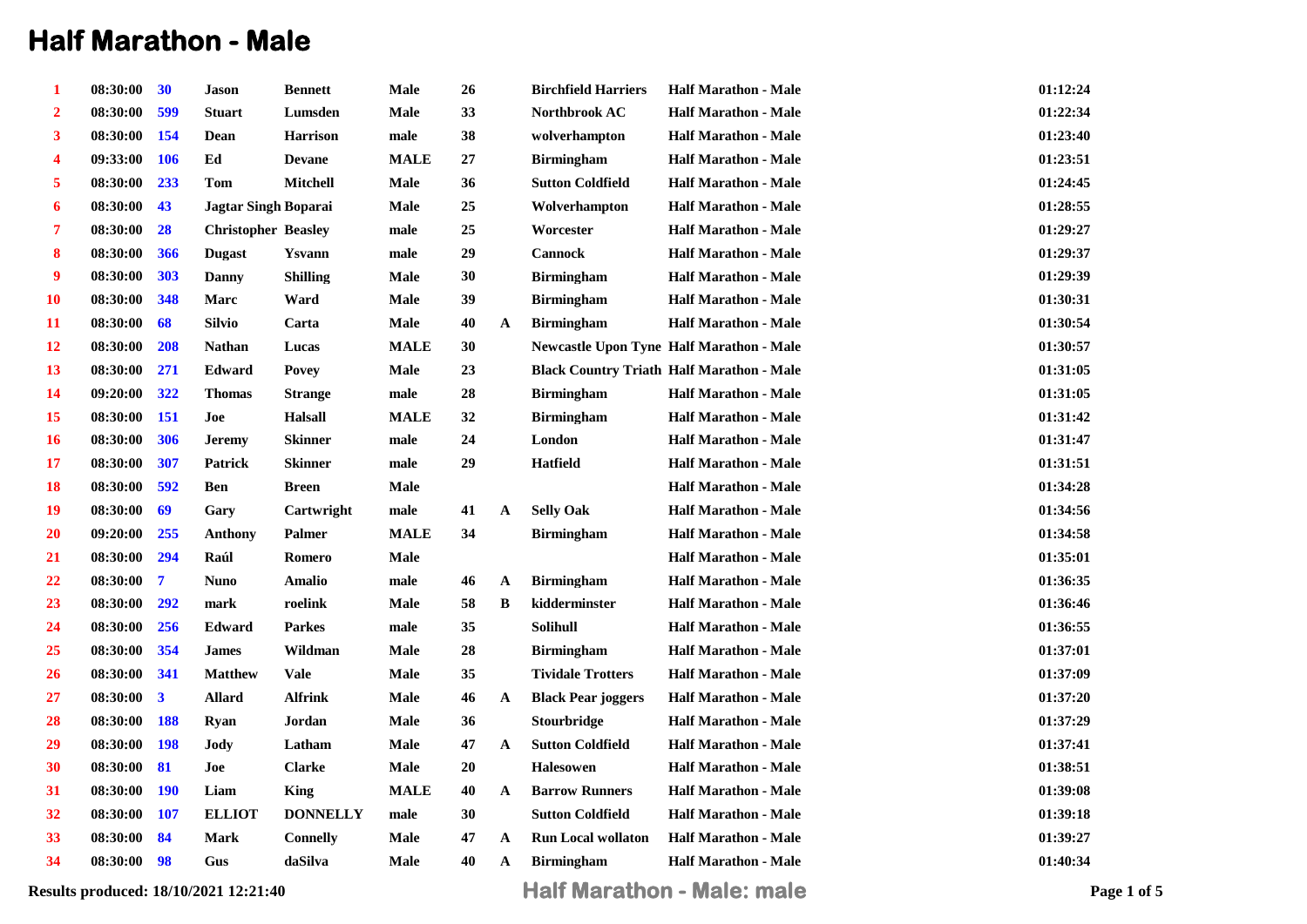| 35 | 08:30:00    | <b>149</b>              | Jamie           | Guy                               | Male        | 33       |              | <b>Cancer Research</b>    | <b>Half Marathon - Male</b>                     | 01:40:39 |
|----|-------------|-------------------------|-----------------|-----------------------------------|-------------|----------|--------------|---------------------------|-------------------------------------------------|----------|
| 36 | 08:30:00    | <b>146</b>              | Dan             | Guest                             | <b>Male</b> | $22\,$   |              | <b>Hinckley</b>           | <b>Half Marathon - Male</b>                     | 01:41:32 |
| 37 | 08:30:00    | 165                     | <b>Daniel</b>   | Hodson                            | <b>Male</b> | 45       | $\mathbf{A}$ | <b>Birmingham</b>         | <b>Half Marathon - Male</b>                     | 01:41:43 |
| 38 | 08:30:00    | 596                     | Leon            | Rowe                              | <b>Male</b> | 41       | $\mathbf A$  | <b>Lonely Goat</b>        | <b>Half Marathon - Male</b>                     | 01:41:48 |
| 39 | 08:59:00    | 157                     | <b>Richard</b>  | <b>Slammon</b>                    | <b>Male</b> | 52       |              |                           | <b>Half Marathon - Male</b>                     | 01:43:27 |
| 40 | 08:30:00    | 33                      | <b>Jake</b>     | <b>Benton</b>                     | male        | 27       |              | <b>SOLIHULL</b>           | <b>Half Marathon - Male</b>                     | 01:43:38 |
| 41 | 08:30:00    | 236                     | Ash             | Morgan                            | Male        | 31       |              | <b>Birmingham</b>         | <b>Half Marathon - Male</b>                     | 01:43:41 |
| 42 | 08:30:00    | 286                     | Gary            | <b>Richardson</b>                 | male        | 53       | $\bf{B}$     | Wednesbury                | <b>Half Marathon - Male</b>                     | 01:43:45 |
| 43 | 08:30:00    | <b>167</b>              | David           | Holland                           | male        | 40       | $\mathbf A$  | Willenhall                | <b>Half Marathon - Male</b>                     | 01:43:49 |
| 44 | 08:30:00    | 63                      | <b>Neill</b>    | <b>Butler</b>                     | <b>Male</b> | 60       | $\mathbf C$  | <b>Kenilworth Runners</b> | <b>Half Marathon - Male</b>                     | 01:44:03 |
| 45 | 08:30:00    | <b>18</b>               | Paul            | <b>Barker</b>                     | <b>Male</b> | 40       | $\mathbf{A}$ | <b>West Midlands</b>      | <b>Half Marathon - Male</b>                     | 01:44:58 |
| 46 | 08:30:00    | 269                     | Adam            | Pipe                              | <b>Male</b> | 45       | $\mathbf A$  | <b>Smethwick</b>          | <b>Half Marathon - Male</b>                     | 01:45:05 |
| 47 | 08:30:00    | 590                     | John            | Flanagan                          | Male        | 36       |              | <b>Birmingham</b>         | <b>Half Marathon - Male</b>                     | 01:45:29 |
| 48 | 08:30:00    | 173                     | Patrick         | Home                              | Male        | 26       |              | <b>Hinckley</b>           | <b>Half Marathon - Male</b>                     | 01:45:36 |
| 49 | 08:30:00    | <b>137</b>              | <b>Indy</b>     | Gill                              | <b>MALE</b> | 44       | $\mathbf{A}$ | <b>Birmingham</b>         | <b>Half Marathon - Male</b>                     | 01:45:50 |
| 50 | 08:30:00    | 24                      | David           | <b>Bates</b>                      | <b>Male</b> | $\bf 27$ |              | <b>Great Barr</b>         | <b>Half Marathon - Male</b>                     | 01:45:53 |
| 51 | 08:30:00 72 |                         | Andrew          | <b>Chapell</b>                    | <b>Male</b> | 56       | B            | <b>Totnes</b>             | <b>Half Marathon - Male</b>                     | 01:45:55 |
| 52 | 08:30:00    | $\overline{\mathbf{5}}$ | <b>Richard</b>  | <b>Allen</b>                      | <b>MALE</b> | 32       |              | Lichfield                 | <b>Half Marathon - Male</b>                     | 01:47:06 |
| 53 | 08:30:00    | 325                     | <b>Mariusz</b>  | <b>Szemplinski</b>                | <b>MALE</b> | 40       | ${\bf A}$    | <b>Birmingham</b>         | <b>Half Marathon - Male</b>                     | 01:47:32 |
| 54 | 08:30:00    | 254                     |                 | Francisco GaspA©rez GimenezMale   |             | 29       |              | <b>Spain</b>              | <b>Half Marathon - Male</b>                     | 01:47:43 |
| 55 | 08:30:00    | 10                      |                 | Francisco Javaparicio RodríguMale |             | 29       |              | <b>Spain</b>              | <b>Half Marathon - Male</b>                     | 01:47:44 |
| 56 | 08:30:00    | <b>160</b>              | <b>Mark</b>     | <b>Heycock</b>                    | male        | 58       | B            | <b>Daventry</b>           | <b>Half Marathon - Male</b>                     | 01:48:01 |
| 57 | 08:30:00    | 313                     | <b>Thanos</b>   | Sotiriou                          | <b>Male</b> | 31       |              | <b>Harrogate</b>          | <b>Half Marathon - Male</b>                     | 01:48:40 |
| 58 | 08:30:00    | 367                     | SHAHZAD ZIA     |                                   | <b>Male</b> | 47       | $\mathbf{A}$ |                           | <b>Manchester Harriers Half Marathon - Male</b> | 01:48:46 |
| 59 | 08:30:00    | 216                     | <b>Ioannis</b>  | <b>Manthos</b>                    | <b>MALE</b> | 38       |              | <b>Birmingham</b>         | <b>Half Marathon - Male</b>                     | 01:48:48 |
| 60 | 08:30:00    | 67                      | Andy            | Carrick                           | <b>Male</b> | 36       |              | <b>Sutton Coldfield</b>   | <b>Half Marathon - Male</b>                     | 01:49:16 |
| 61 | 08:30:00    | 305                     | Adam            | <b>Skett</b>                      | male        | 42       | $\mathbf{A}$ | <b>Halesowen</b>          | <b>Half Marathon - Male</b>                     | 01:49:42 |
| 62 | 08:30:00    | 91                      | Rob             | <b>Cranmer</b>                    | <b>Male</b> | 37       |              | <b>Birmingham</b>         | <b>Half Marathon - Male</b>                     | 01:50:14 |
| 63 | 08:30:00    | <b>108</b>              | Joe             | Dowd                              | male        | 17       |              | <b>Burntwood</b>          | <b>Half Marathon - Male</b>                     | 01:50:32 |
| 64 | 08:30:00    | 261                     | <b>Daniel</b>   | <b>Payne</b>                      | male        | 35       |              | <b>Birmingham</b>         | <b>Half Marathon - Male</b>                     | 01:51:00 |
| 65 | 08:30:00    | 86                      | John            | Cooke                             | male        | 68       | $\bf C$      | <b>Rugeley</b>            | <b>Half Marathon - Male</b>                     | 01:51:48 |
| 66 | 08:30:00    | 174                     | <b>Ben</b>      | Howard                            | <b>Male</b> | 46       | $\mathbf{A}$ | <b>Sutton Coldfield</b>   | <b>Half Marathon - Male</b>                     | 01:51:53 |
| 67 | 08:30:00    | <b>155</b>              | <b>Martyn</b>   | <b>Hasell</b>                     | Male        | 46       | $\mathbf{A}$ | Codsall                   | <b>Half Marathon - Male</b>                     | 01:51:58 |
| 68 | 08:30:00    | 35                      | Paul            | <b>Betteridge</b>                 | male        | 46       | $\mathbf A$  | Redditch                  | <b>Half Marathon - Male</b>                     | 01:52:11 |
| 69 | 08:30:00    | 320                     | <b>Jonathan</b> | <b>Stanford</b>                   | <b>Male</b> | 36       |              | <b>Solihull</b>           | <b>Half Marathon - Male</b>                     | 01:52:20 |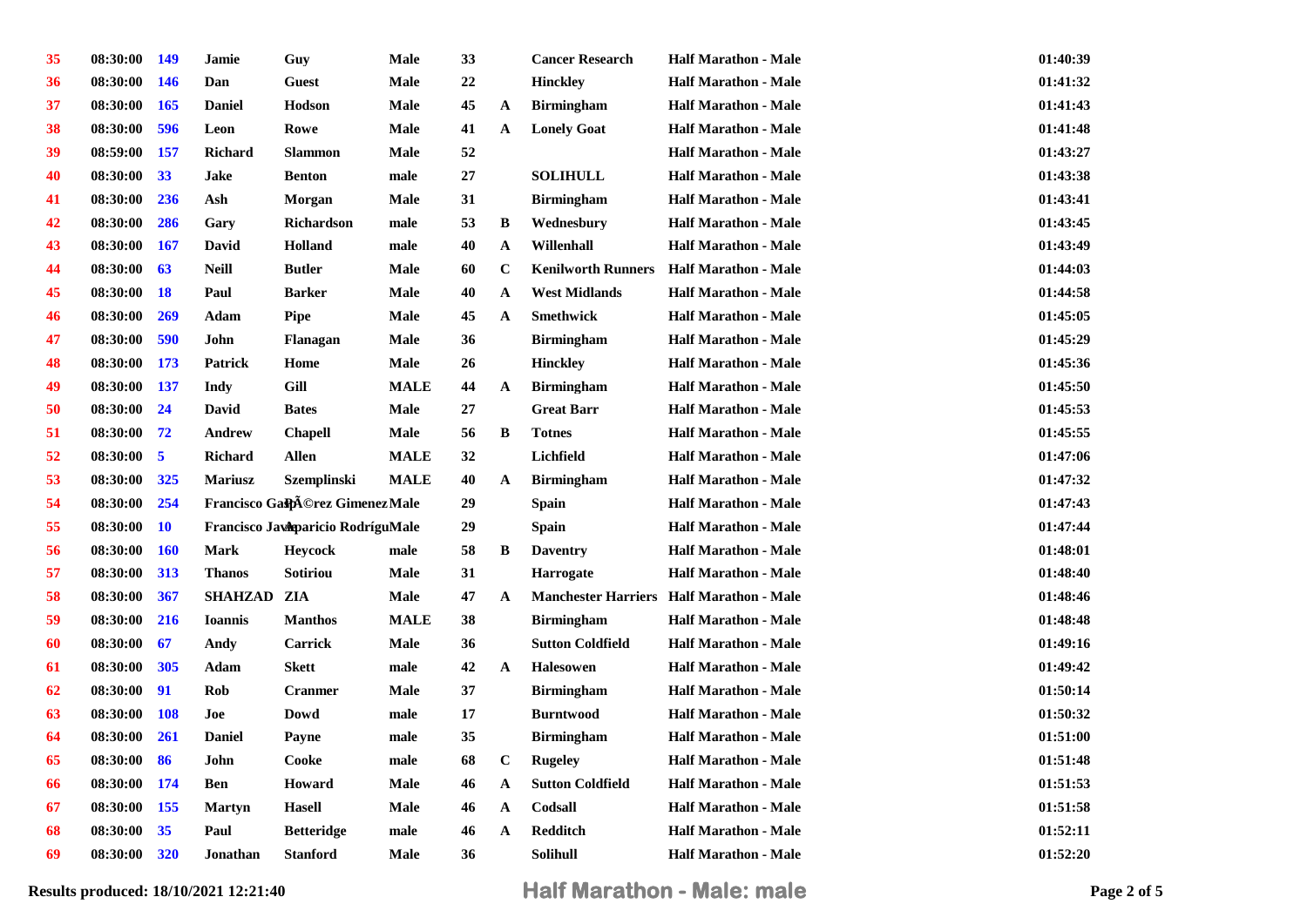| 70  | 08:30:00 | <b>251</b> | <b>Chris</b>                | <b>Osborne</b>     | Male        | 58 | B            | Ashby de la Zouch         | <b>Half Marathon - Male</b> | 01:52:38 |
|-----|----------|------------|-----------------------------|--------------------|-------------|----|--------------|---------------------------|-----------------------------|----------|
| 71  | 08:30:00 | <b>143</b> | <b>Alex</b>                 | Green              | <b>Male</b> | 33 |              | <b>Birmingham</b>         | <b>Half Marathon - Male</b> | 01:52:58 |
| 72  | 08:30:00 | <b>119</b> | <b>Alex</b>                 | Fenlon             | male        | 41 | $\mathbf A$  | <b>Sutton Coldfield</b>   | <b>Half Marathon - Male</b> | 01:53:00 |
| 73  | 08:30:00 | <b>140</b> | Dan                         | Graham             | male        | 25 |              | <b>Gloucester</b>         | <b>Half Marathon - Male</b> | 01:53:02 |
| 74  | 08:30:00 | <b>171</b> | <b>Chris</b>                | Holt               | male        | 49 | $\mathbf A$  | <b>Sutton Coldfield</b>   | <b>Half Marathon - Male</b> | 01:53:10 |
| 75  | 08:30:00 | 124        | Liam                        | <b>Fitzpatrick</b> | <b>Male</b> | 39 |              | <b>Solihull</b>           | <b>Half Marathon - Male</b> | 01:53:21 |
| 76  | 08:30:00 | <b>201</b> | <b>James</b>                | Lewis              | male        | 35 |              | Wolverhampton             | <b>Half Marathon - Male</b> | 01:53:41 |
| 77  | 08:30:00 | 345        | Matt                        | Waldron            | <b>MALE</b> | 30 |              | <b>Redditch</b>           | <b>Half Marathon - Male</b> | 01:53:55 |
| 78  | 08:30:00 | 59         | <b>Darren</b>               | <b>Buckley</b>     | Male        | 40 | $\mathbf{A}$ | <b>Darren Buckley</b>     | <b>Half Marathon - Male</b> | 01:54:24 |
| 79  | 08:30:00 | 364        | Paul                        | Wright             | Male        | 25 |              | <b>Derby</b>              | <b>Half Marathon - Male</b> | 01:55:02 |
| 80  | 08:30:00 | 238        | Kevin                       | <b>Morris</b>      | Male        | 53 | B            | <b>Sparkhill Harriers</b> | <b>Half Marathon - Male</b> | 01:55:20 |
| 81  | 08:30:00 | 225        | Gordon                      | <b>McLellan</b>    | <b>Male</b> | 40 | $\mathbf A$  | Lichfield                 | <b>Half Marathon - Male</b> | 01:55:30 |
| 82  | 08:30:00 | 279        | Lee                         | <b>Raffe</b>       | <b>Male</b> | 48 | $\mathbf{A}$ | <b>BANBURY</b>            | <b>Half Marathon - Male</b> | 01:55:35 |
| 83  | 08:30:00 | <b>172</b> | Phil                        | Holt               | Male        | 41 | $\mathbf{A}$ | <b>Ston Army</b>          | <b>Half Marathon - Male</b> | 01:55:42 |
| 84  | 08:30:00 | 355        | Carl                        | <b>Wilkes</b>      | <b>Male</b> | 41 | $\mathbf{A}$ | <b>Ston Army</b>          | <b>Half Marathon - Male</b> | 01:55:43 |
| 85  | 08:30:00 | 242        | Sebastian                   | Mya                | <b>Male</b> | 47 | $\mathbf A$  | <b>Ellon</b>              | <b>Half Marathon - Male</b> | 01:56:43 |
| 86  | 08:30:00 | <b>169</b> | <b>Christopher Hollands</b> |                    | Male        | 50 | B            | <b>West Bromwich</b>      | <b>Half Marathon - Male</b> | 01:56:53 |
| 87  | 08:30:00 | 272        | Luke                        | <b>Powell</b>      | <b>Male</b> | 32 |              | <b>Romsley</b>            | <b>Half Marathon - Male</b> | 01:56:56 |
| 88  | 08:30:00 | 329        | ben                         | <b>Taylor</b>      | male        | 27 |              | <b>Hednesford</b>         | <b>Half Marathon - Male</b> | 01:57:01 |
| 89  | 08:55:30 | 324        | Ian                         | Swain              | <b>MALE</b> | 56 | B            | <b>Birmingham</b>         | <b>Half Marathon - Male</b> | 01:57:26 |
| 90  | 08:30:00 | 185        | <b>Daniel</b>               | Jones              | Male        | 36 |              | <b>Solihull</b>           | <b>Half Marathon - Male</b> | 01:58:44 |
| 91  | 08:30:00 | 275        | jeff                        | prestridge         | male        | 62 | $\mathbf C$  | Wokingham                 | <b>Half Marathon - Male</b> | 01:59:03 |
| 92  | 08:30:00 | <b>120</b> | <b>Michael</b>              | Fenwick            | Male        | 54 | B            | <b>Birmingham</b>         | <b>Half Marathon - Male</b> | 01:59:05 |
| 93  | 08:30:00 | <b>102</b> | Adrian                      | <b>Denham</b>      | Male        | 59 | $\, {\bf B}$ | <b>Bolton</b>             | <b>Half Marathon - Male</b> | 01:59:08 |
| 94  | 08:30:00 | <b>191</b> | <b>Patrick</b>              | Knights            | <b>MALE</b> | 27 |              | <b>Birmingham</b>         | <b>Half Marathon - Male</b> | 01:59:21 |
| 95  | 08:30:00 | <b>193</b> | <b>Tony</b>                 | Lai                | <b>MALE</b> | 38 |              | <b>Birmingham</b>         | <b>Half Marathon - Male</b> | 01:59:35 |
| 96  | 08:30:00 | <b>100</b> | Andrew                      | <b>Davis</b>       | Male        | 37 |              | <b>Solihull</b>           | <b>Half Marathon - Male</b> | 01:59:37 |
| 97  | 08:30:00 | 44         | <b>Harry</b>                | <b>Boulton</b>     | <b>MALE</b> | 17 |              | Kidderminster             | <b>Half Marathon - Male</b> | 01:59:55 |
| 98  | 08:30:00 | 285        | <b>Robert</b>               | <b>Restell</b>     | <b>MALE</b> | 41 | $\mathbf{A}$ | <b>Birmingham</b>         | <b>Half Marathon - Male</b> | 02:00:05 |
| 99  | 08:30:00 | <b>166</b> | <b>Matthew</b>              | <b>Holdback</b>    | Male        | 40 | $\mathbf A$  | <b>Cheltenham</b>         | <b>Half Marathon - Male</b> | 02:00:35 |
| 100 | 08:30:00 | 301        | Ajay                        | Sethi              | <b>Male</b> | 32 |              | <b>WALSALL</b>            | <b>Half Marathon - Male</b> | 02:00:41 |
| 101 | 08:30:00 | <b>103</b> | <b>Robert</b>               | <b>Dennant</b>     | <b>MALE</b> | 50 | $\, {\bf B}$ | Solihull                  | <b>Half Marathon - Male</b> | 02:00:57 |
| 102 | 08:30:00 | 353        | Adam                        | White              | male        | 26 |              | portsmouth                | <b>Half Marathon - Male</b> | 02:01:11 |
| 103 | 08:30:00 | 175        | <b>Nicholas</b>             | Hunt               | Male        | 50 | B            | <b>Coalville</b>          | <b>Half Marathon - Male</b> | 02:01:16 |
| 104 | 08:30:00 | 339        | <b>Robert</b>               | <b>Tyrrell</b>     | Male        | 48 | A            | <b>Atherstone</b>         | <b>Half Marathon - Male</b> | 02:01:21 |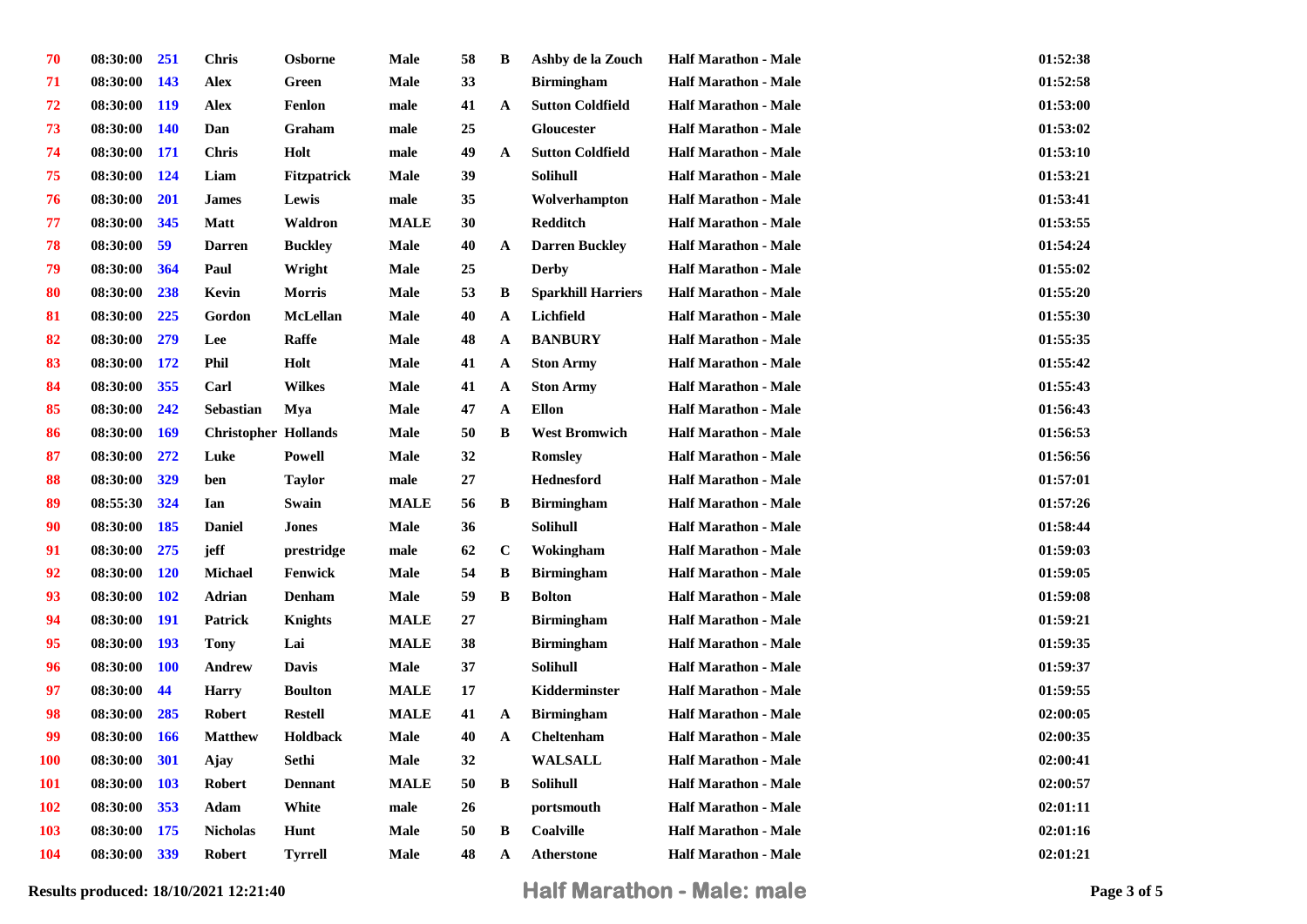| <b>105</b> | 08:30:00 | 9          | <b>Martin</b>   | <b>Anders</b>                   | <b>Male</b> | 49 | A            | <b>Tividale Trotters</b>  | <b>Half Marathon - Male</b>                    | 02:01:29 |
|------------|----------|------------|-----------------|---------------------------------|-------------|----|--------------|---------------------------|------------------------------------------------|----------|
| <b>106</b> | 08:30:00 | 221        | Peter           | <b>McCowie</b>                  | Male        | 55 | B            | <b>Ponteland Runners</b>  | <b>Half Marathon - Male</b>                    | 02:01:58 |
| <b>107</b> | 08:30:00 | 268        | Pierre-yves     | Pineau                          | Male        | 41 | $\mathbf A$  | <b>Pierre-yves Pineau</b> | <b>Half Marathon - Male</b>                    | 02:02:13 |
| <b>108</b> | 08:30:00 | 82         | Dean            | <b>Clarke</b>                   | Male        | 52 | $\, {\bf B}$ | <b>Halesowen</b>          | <b>Half Marathon - Male</b>                    | 02:02:18 |
| <b>109</b> | 08:30:00 | <b>118</b> | Adam            | Evill                           | male        | 29 |              | <b>Birmingham</b>         | <b>Half Marathon - Male</b>                    | 02:02:21 |
| <b>110</b> | 08:30:00 | 83         | Mark            | <b>Collins</b>                  | <b>MALE</b> | 36 |              | Wolverhampton             | <b>Half Marathon - Male</b>                    | 02:02:35 |
| <b>111</b> | 08:30:00 | 302        | <b>ADAM</b>     | <b>SHARKEY</b>                  | Male        | 40 | $\mathbf A$  | <b>Solihull</b>           | <b>Half Marathon - Male</b>                    | 02:02:48 |
| 112        | 08:30:00 | 247        | <b>Alex</b>     | Ogden                           | Male        | 39 |              | Solihull                  | <b>Half Marathon - Male</b>                    | 02:02:49 |
| 113        | 09:46:30 | <b>109</b> | <b>James</b>    | Driver-fisher                   | <b>MALE</b> | 38 |              | <b>Dudley</b>             | <b>Half Marathon - Male</b>                    | 02:03:25 |
| 114        | 08:30:00 | 791        | David           | <b>Phillips</b>                 | male        | 55 | B            | Oldbury                   | <b>Half Marathon - Male</b>                    | 02:03:34 |
| <b>115</b> | 08:30:00 | <b>200</b> | Tom             | Lello                           | Male        | 49 | $\mathbf A$  |                           | <b>Shrewsbury Renegad Half Marathon - Male</b> | 02:03:38 |
| <b>116</b> | 08:30:00 | 45         | Joe             | <b>Bowley</b>                   | Male        | 26 |              | Swadlincote               | <b>Half Marathon - Male</b>                    | 02:05:18 |
| <b>117</b> | 08:30:00 | 215        | Hari            | Malhi                           | Male        | 63 | $\mathbf{C}$ | <b>Birmingham</b>         | <b>Half Marathon - Male</b>                    | 02:05:52 |
| <b>118</b> | 08:30:00 | 262        | <b>Simon</b>    | Payne                           | male        | 42 | $\mathbf A$  | <b>Shuttington</b>        | <b>Half Marathon - Male</b>                    | 02:06:00 |
| <b>119</b> | 08:30:00 | <b>114</b> | <b>Nicholas</b> | <b>Dutton</b>                   | Male        |    |              |                           | <b>Half Marathon - Male</b>                    | 02:06:58 |
| <b>120</b> | 08:30:00 | 267        | Duncan          | Phelan                          | male        | 56 | B            | Coventry                  | <b>Half Marathon - Male</b>                    | 02:07:01 |
| 121        | 08:30:00 | 182        | <b>Andrew</b>   | <b>Jennings</b>                 | <b>MALE</b> | 62 | $\bf C$      | <b>West Midlands</b>      | <b>Half Marathon - Male</b>                    | 02:07:38 |
| 122        | 08:30:00 | 250        | <b>Marcin</b>   | <b>Orzol</b>                    | <b>MALE</b> | 42 | $\mathbf A$  | <b>Birmingham</b>         | <b>Half Marathon - Male</b>                    | 02:08:48 |
| <b>123</b> | 09:24:30 | 280        | Aamer           | Rathor                          | <b>MALE</b> | 35 |              | <b>LUTON</b>              | <b>Half Marathon - Male</b>                    | 02:08:58 |
| 124        | 08:30:00 | 351        | Max             | Westwood                        | male        | 36 |              | Worcester                 | <b>Half Marathon - Male</b>                    | 02:09:14 |
| 125        | 08:30:00 | 299        | <b>Alex</b>     | Saunders-Smith male             |             | 38 |              | Worcester                 | <b>Half Marathon - Male</b>                    | 02:09:16 |
| <b>126</b> | 08:30:00 | <b>150</b> | <b>Stephen</b>  | Hale                            | Male        | 50 | B            | <b>Stephen Hale</b>       | <b>Half Marathon - Male</b>                    | 02:10:06 |
| 127        | 08:30:00 | 88         | <b>Tim</b>      | Cooper                          | Male        | 41 | $\mathbf A$  | <b>Birmingham</b>         | <b>Half Marathon - Male</b>                    | 02:10:30 |
| 128        | 08:30:00 | <b>176</b> | <b>Oliver</b>   | Huo                             | Male        | 23 |              | <b>Birmingham</b>         | <b>Half Marathon - Male</b>                    | 02:13:52 |
| <b>129</b> | 08:30:00 | 287        | Ron             | <b>Ridewood</b>                 | male        | 42 | $\mathbf{A}$ | Solihull                  | <b>Half Marathon - Male</b>                    | 02:15:43 |
| 130        | 08:30:00 | 31         | <b>Steven</b>   | <b>Hodges</b>                   | <b>MALE</b> | 54 | B            | <b>Birmingham</b>         | <b>Half Marathon - Male</b>                    | 02:17:15 |
| 131        | 08:30:00 | 60         | <b>Tim</b>      | <b>Burling</b>                  | Male        | 58 | $\, {\bf B}$ | <b>Tividale Trotters</b>  | <b>Half Marathon - Male</b>                    | 02:17:24 |
| <b>132</b> | 08:30:00 | 147        | Westleigh       | <b>Guest</b>                    | <b>MALE</b> | 32 |              | <b>Birmingham</b>         | <b>Half Marathon - Male</b>                    | 02:17:55 |
| 133        | 08:30:00 | <b>139</b> | <b>Oliver</b>   | Goulden                         | male        | 29 |              | Scarborough               | <b>Half Marathon - Male</b>                    | 02:18:18 |
| 134        | 08:30:00 | 244        |                 | <b>KonstantinosNikolopoulos</b> | <b>MALE</b> | 39 |              | <b>SMETHWICK</b>          | <b>Half Marathon - Male</b>                    | 02:19:05 |
| 135        | 08:30:00 | 206        | Paul            | Lowe                            | male        | 55 | B            | Stourbridge               | <b>Half Marathon - Male</b>                    | 02:19:23 |
| 136        | 08:30:00 | 278        | <b>Bartosz</b>  | Protasiewicz                    | <b>MALE</b> | 40 | $\mathbf{A}$ | <b>Tamworth</b>           | <b>Half Marathon - Male</b>                    | 02:21:12 |
| 137        | 08:30:00 | 304        | Gautam          | Sirpal                          | Male        | 41 | $\mathbf{A}$ | <b>Ston Army</b>          | <b>Half Marathon - Male</b>                    | 02:21:45 |
| 138        | 08:30:00 | 309        | David           | Smith                           | <b>MALE</b> | 39 |              | <b>Birmingham</b>         | <b>Half Marathon - Male</b>                    | 02:22:45 |
| 139        | 08:30:00 | 300        | <b>Bogdan</b>   | Scorac                          | <b>MALE</b> | 41 | A            | <b>Birmingham</b>         | <b>Half Marathon - Male</b>                    | 02:22:59 |